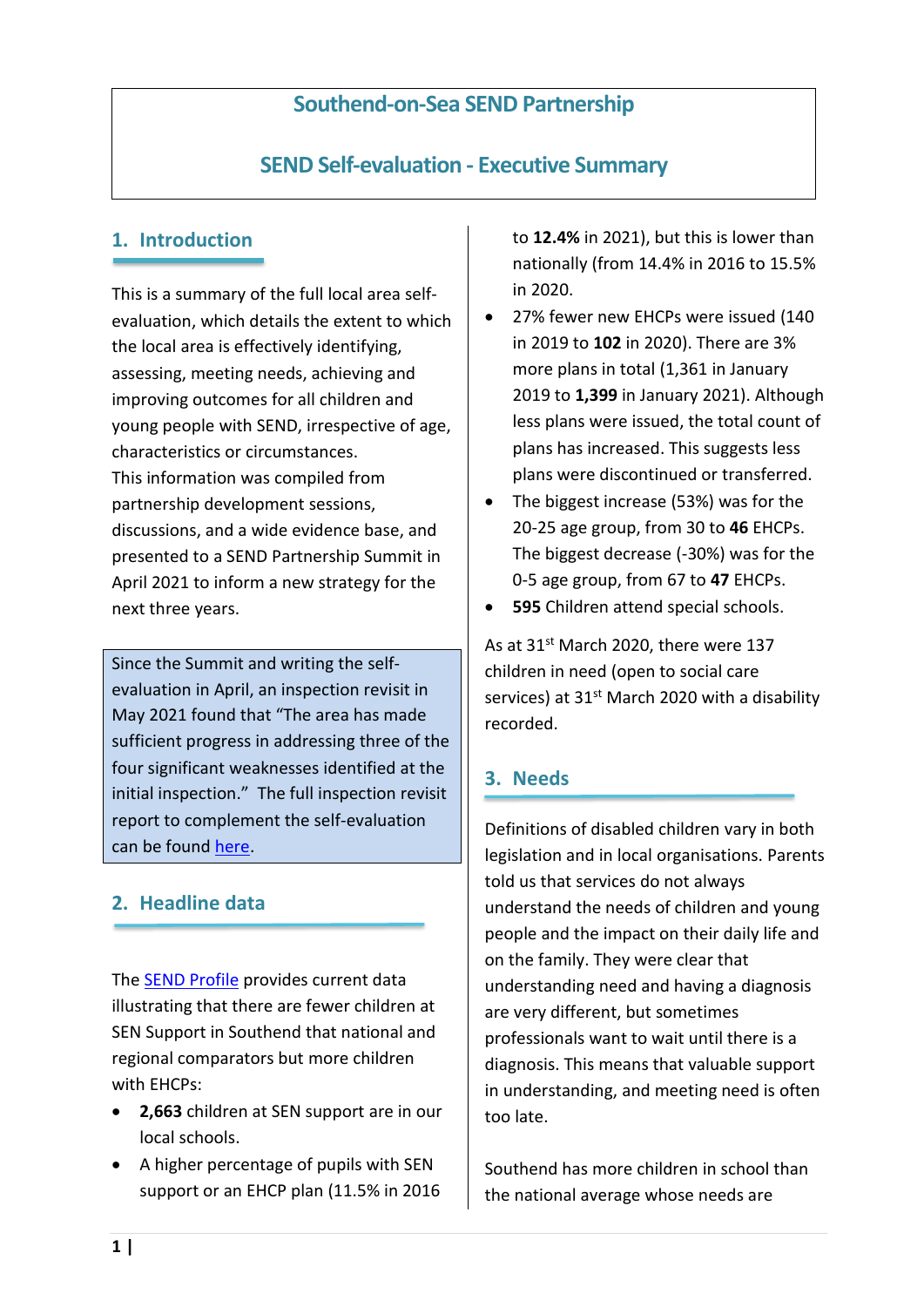categorised in the school census as Social, Emotional and Mental Health (21.4%) and Specific Learning Difficulty (14.2%).

Speech, Language and Communication needs (28.3%), Autistic Spectrum Disorder (19.5%), Social, Emotional and Mental Health (18.7%), and Moderate Learning Difficulty (18.4%) are the most significant needs in EHC plans.

Southend has a higher rate of adults (age 18+) with a learning disability receiving long term support from local authorities. [\(Public](https://fingertips.phe.org.uk/profile/learning-disabilities/data#page/0)  [Health England Learning Disability Profile\)](https://fingertips.phe.org.uk/profile/learning-disabilities/data#page/0).

Further exploration of the reasons for higher Social, Emotional and Mental Health primary need, numbers and characteristics of children and young people with SEND on caseloads of different services would provide a clearer picture to inform future commissioning and improvement activities.

# **4. Leadership, Partnerships and Commissioning**

Leadership, partnerships and commissioning were reviewed and strengthened after the inspection in 2018 as part of the WSoA. Further independent review in March 2020 identified that there was still insufficient pace and more to do, including development of a new strategy and to have greater awareness of impact in meeting the needs of children with SEND and their families. Strengthened partnership governance was implemented in November 2020 which includes a better 'line of sight' and ownership by Health and Wellbeing board

(HWBB). There were also changes in some of the key strategic leadership posts in 2020.

The new Joint Commissioning Group is progressing three commissioning priority projects as well as other activity at present:

- Neuro-development pathway
- Jointly commissioned therapies -
- Improving timeliness and quality of contributions from providers to Education Health and Care Plans (EHCPs).

Commissioning activity and some WSoA actions have not progressed at the pace desired due to problems recruiting to a new short-term commissioning post.

#### **5. The Covid-19 pandemic**

The Covid-19 pandemic meant re-prioritising and refocussing services, but there were examples of where services responded and adapted quickly to respond to changing needs for children with SEND.

This included a joint multi-agency professional network established in direct response to Covid which strengthened multi-agency working and identified joint working opportunities.

# **6. Engagement and co-production**

Co-production and engagement with children, young people, parents, carers and professionals vary across services for children and young people with SEND and their families. We recognise that there is more to do across the partnership to engage and listen harder, more widely, and to collate messages, learning from some of the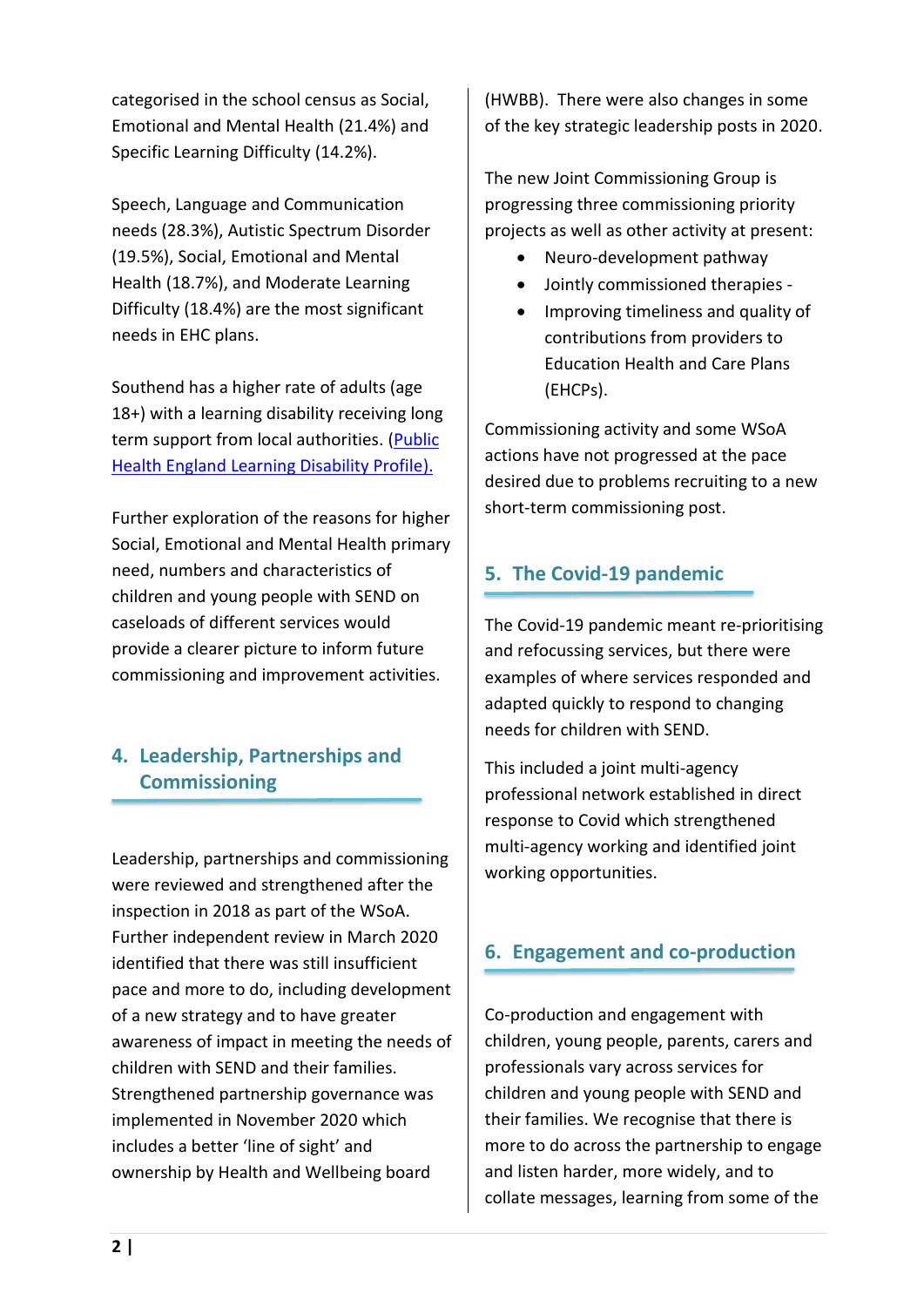examples of participation and engagement in individual areas. For example, Educational Psychology Service, Mental Health support, the Multi-Schools Council and guidance such as ['Southend SEND: Shared Expectations'](https://www.southendlearningnetwork.co.uk/Page/16105)

The POET survey (Sept 2020), although in line with national responses, provided areas for attention around quality of life, quality, choice, and flexibility of support.

In terms of parents and carers, Southend SEND Independent Forum was appointed as the new Parent Carer forum in November 2020 and have quickly become an intrinsic and valuable part of the SEND partnership, involved in a range of co-production activities such as materials for the neurodevelopment pathway as well as increasing their reach to parents/carers in Southend.

### **7. Identifying children and young people with SEND**

Southend has a higher percentage of EHCPs issued to children under 5 (5%) than the regional average of 3.6%. Early identification, notification and assessment therefore leads to many young people having their EHCP in place ready for transition to primary school.

Services and systems for identification and assessment include Universal Healthy Child Programme; Early Years Development Team; Multi-agency Core Referral Team operating through The Lighthouse; the Council's Early Help Service; and two new Early Years SEND adviser and support worker posts.

Oversight and sharing intelligence about all children has improved. Southend Borough Council now has data sharing agreements

with all mainstream schools, and similar agreements need to be sought with Independent schools. Examples of sharing information appropriately to ensure appropriate provision include the CME dashboard and Inclusion Panel.

The SEND Partnership will ensure that this identification is rigorously and routinely reviewed as part of the new Quality and Outcomes Framework and in undertaking commissioning activity.

# **8. Assessing and planning for children and young people with SEND**

Considerable progress has been made to put in place arrangements for multi-agency decision making through a number of multiagency panels which identify children and young people with SEND, consider their assessed needs and which resources are best to meet their needs.

The number of initial requests for assessments decreased to 225 in 2020, 47% of which were refused compared to 30% in comparator authorities. We recognise that the insufficient evidence to demonstrate that special educational provision needs to be made for the child or young person may be linked to the lower numbers of pupils identified at SEN Support and target schools where it is felt this is required.

Despite the high number of refusals for EHC Needs Assessments (EHCNA), Southend still maintains a higher percentage of EHC Plans than the National average and the percentage of EHNCAs where no EHCP was issued remains low and stable at 1.8%.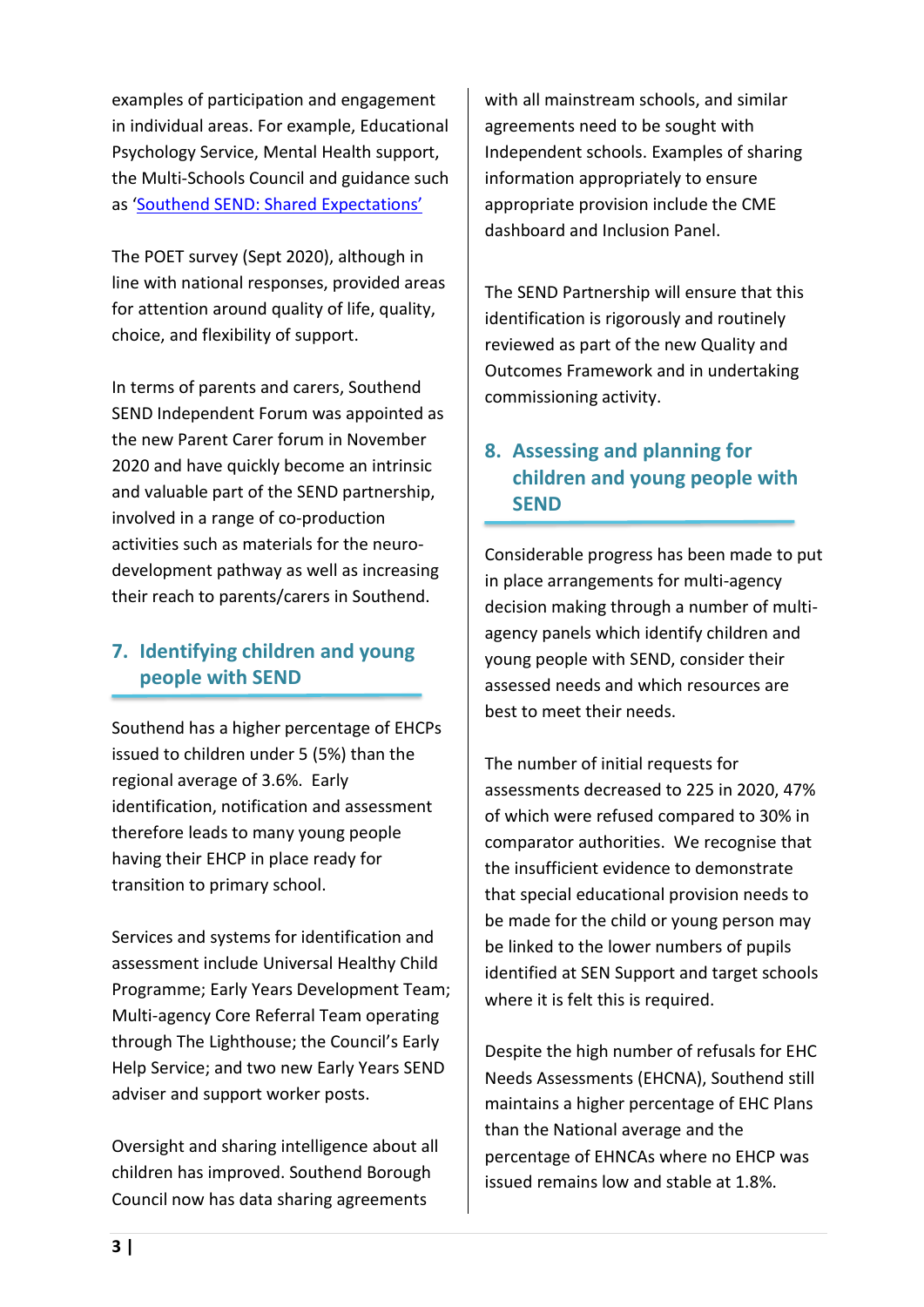Processes and systems for assessment and planning have been improved. The SEND service was reviewed and re-structured and a new Case Management system procured to address weaknesses identified in inspection in 2018 resulting in better coproduced, better quality, timelier (94% issued within 20 weeks without exceptions) plans.

The Annual Review process, with engagement by parents and professionals, has been updated in line with the roll out of the EHC Hub and a new post of Monitoring and Review Officer adds capacity to support timely, good quality reviews. 75.5% of reviews due in 2020 had been completed within a 12-month period, compared to 52.5% for the previous year. A SEND Service priority is to ensure that all annual reviews are completed within 12 months of the date of their EHCP or the last annual review.

A child's progress towards person centred specific outcomes will be recorded in the child or young person's record in the EHC Hub following their annual review which means that parents, schools and all other professionals working with the child can see if they are making progress.

Quality assurance activity in the past year, either ad hoc or planned, has increased. Different mechanisms are now in place or planned, the learning from which is fed into improvement planning and sharing good practice.

#### **9. Communication**

Parents told us that they often feel 'redirected', especially at the early stages of identification of SEND, and there is not

always clear information or pathways for support.

A new SEND Local Offer website, completely co-produced with children and parents/carers, has been implemented within the Livewell Southend website providing a wider range of information. Three new roles were created to improve the local offer and other forms of communication and sharing information such as Facebook and Instagram pages.

We know that there is more to do to further improve our local offer website and communications. For example, a gap in specialised information and links to national resources for parents and carers who are at the early stages of understanding their child's needs; services available to young people aged 16-25; and training for parents and carers in the area of autism, ADHD and trauma to reflect the latest research and understanding.

#### **10.Meeting the needs of children and young people with SEND: services and support**

There are a range of voluntary and statutory services available to meet the needs of children and young people with SEND and their families, and as a partnership we know for some children and families there is more to do to commission or deliver a range of high-quality provision, offer choice and provide access to mainstream, specialist and alternative provision and outreach services according to need, that work together flexibly to meet that need. The headlines from the self-evaluation below illustrates some of the successes and challenges.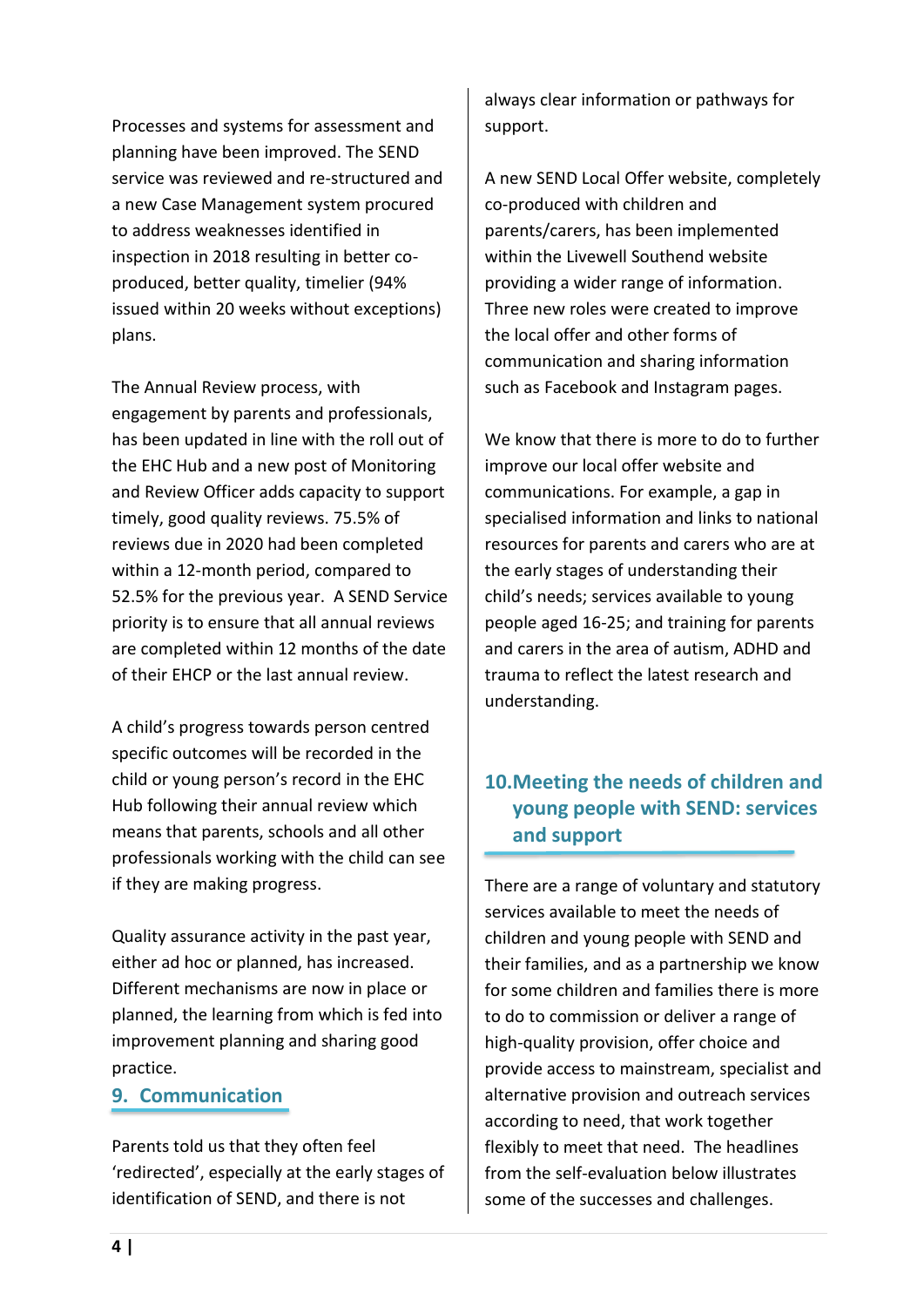- Waiting times for the Lighthouse Child Development Centre are long, and communication has been poor leaving some families feeling frustrated, unsupported and isolated. Demand relating to neuro-diverse conditions is growing exponentially and capacity and pathways have failed to adjust and adapt to keep up with demand. Commissioners and the Lighthouse are working to implement a clear and transparent improvement plan to address these with the aim to develop a new model of community paediatric care in 2021/22, working closely with EPUT and wider system partners and stakeholders.
- There has been a focus on mental health in the past year. Children, young people, families and professionals tell us additional clarity is needed to understand the EWMHs offer, all of which will be considered in the recommissioning in 2021/22.
- The Social Care Children with Disabilities Team have supported approximately 220 children with various care packages between October and December 2020.
- Southend has a higher percentage of special schools and commissioned special school places than other authorities. Experiences of parents and children in either mainstream or special schools is varied. Clearer pathways for schools about accessing specialist support and early identification are areas for improvement.
- Improvements in school inclusion and behaviour services have resulted in a reduction in the number of children missing education;
- Educational attainment, apart from KS1, is below the national average and

requires improvement. Many young people are in education or employment (97.6% compared to 88.2% nationally) and fewer children are not in education, employment or training than previous years (1.2%).

We know that in some services, as well as collectively across the partnership, we need to be better at understanding the impact of our provision on the lives of children and young people, and how we are improving outcomes for them.

### **11.Preparing for adulthood and transitions**

An agreed **transition protocol** is in place between Education, Health and Social Care to support young people with SEND from age 13 to 25.

We know that transition to adulthood needs to be improved for many young people. SSIF parents told us that their experience of transition from children's services to adult services is disjointed, and we need to understand more about the experiences of young people and families, co-producing improved pathways and support. In 2019, Southend was one of 22 successful grants following a joint local authority/CCG bid to the National Development Team for inclusion. A multi-agency Transition Operational Group was reinstated in December 2020 and now meets monthly to plan and implement changes.